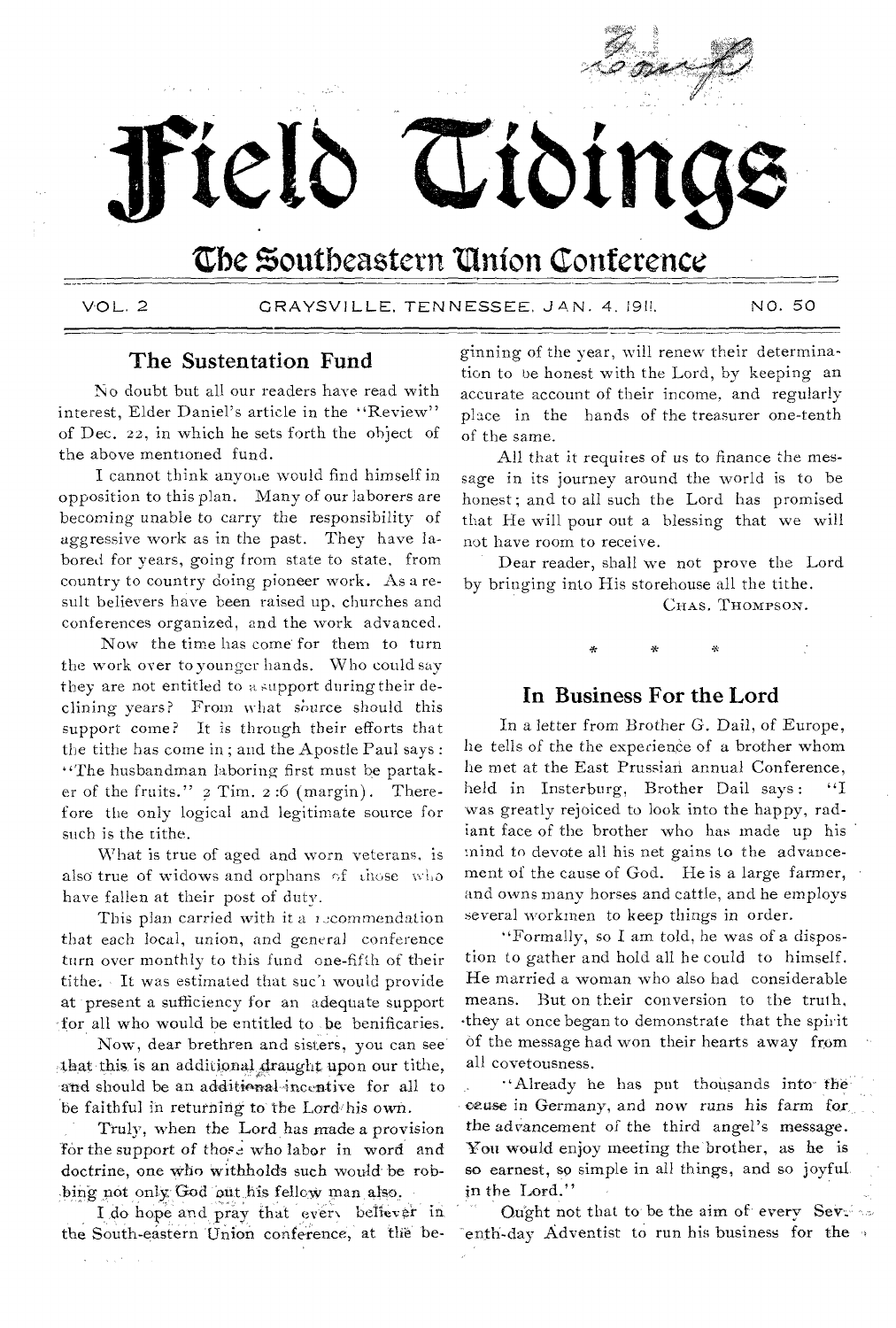Lord? It is a blessed thing to give all to God, so that everything aside from the necessaries of life, which our Heavenly Father dedicates to his  $children$ , shall be counted for the hastening on of this work. The cause of Christ calls for the undivided energies of every soul of us.

REVIEW AND HERALD.

#### Robbery!

Indictment of several of our much esteemed brethren. The evidence said to be overwhelming. The highest court in the universe to try the case. Special efforts to, be made by able advocate.

Our people every where will be much concerned to know that many of our brethren of South Carolina, have been indicted for robbing. The saddest part is that the evidence is very strong, and indicates that the robbery is of the most heinous kind, being commited in every case against one who has always bestowed favors, and has promised that on asking, any other request should be granted. Just what the out come will be in each particular case is not yet fully known ; as the attitude of the Judge will be governed by the further conduct of the persons who are concerned. The penalty is death.

So far as learned there are no extenuating or mitigating circumstances and the law is very strict in such cases.. However it may be a matter of satisfaction and encouragement to know that an advocate has been secured who invariably wins in the supreme court. The only danger, really, is that those who are guilty will fail to secure his services. He requires that the case be placed absolutely in his hands prior to adjournment of court ; together of course with the absolute abandonment of the robber life and practices.

The formal indictment reads in part as follows: "Will a man rob God? Yet ye have robbed Me. But ye say wherein have we robbed Thee? In tithes and offerings."

Of course it would not do, even if ,we knew, to publish the list of names. Is your name on , the list?  $\mathbb{R}_{\mathbb{Z}}$  of  $\mathbb{R}_{\mathbb{Z}}$  of  $\mathbb{R}_{\mathbb{Z}}$  of  $\mathbb{R}_{\mathbb{Z}}$  .

Allen gener

\*

# North Carolina

#### Lexington and Albemarle

At the first named place. I spent the first two days of the Week of Prayer.

Before visiting this place I had heard that this company was greatly in need of a leader but on visiting them I am fully of the opinion. that their greatest need is to learn how to lead. I do not see that they are lacking so much the talent of leadership as they are the use of the talc nts God has given them in that line.

I think my short stay at Lexington was en joved by the brethren there, and I trust it wasprofitable.

At our first meeting, all took part in the' prayer service. The Lord came very near. believe one soul was thoroughly converted to God, at this place, and others reconsecrated themselves to God and his service.

Brother Jeys may sow the seed and Brother Nash water it, but God giveth the increase.

I became much interested in these brethren, and find that they really need help in getting started at holding regular Sabbath meetings. I shall be glad of the opportunity to visit them again.

I labored one week at Albemarle.' The believers were encouraged, and a number of young people were converted to God. Outsiders attended the preaching services, and §ome seemed to be convinced of the truth.

A longer effort should be put forth at this place soon with the prospect of organizing a church. May the Lord help these brethren to unitedly<sup>1</sup> labor for those about them until they can receive further help.

I visited Brother Wm. Saunders at the San-' itarium at Salisbury. His operation was sue cessful and he is cheerful.  $R$ . T. NASH.

# Our New Year's Resolution

\*

Dear fellow workers in Christ: Another year is past and gone, some of our number have fallen asleep in Jesus during the past year, 'out how thankful we should be that the Lord, in his. everlasting goodness and mercy has prolonged our lives to see the opening days of another years. As we think over the many blessings that we have received from the Giver of every good and perfect gift, let us ask ourselves the questions. how many precious moments, hours, and days have I spent in idleness during the past year that could have been spent in the broad harvest fields. where the laborers are so few? O that we could all rightly discern the times, and realize more fully how earnestly we should seek for the fost sheep of the house of Israel.

Now as we begin another year let us all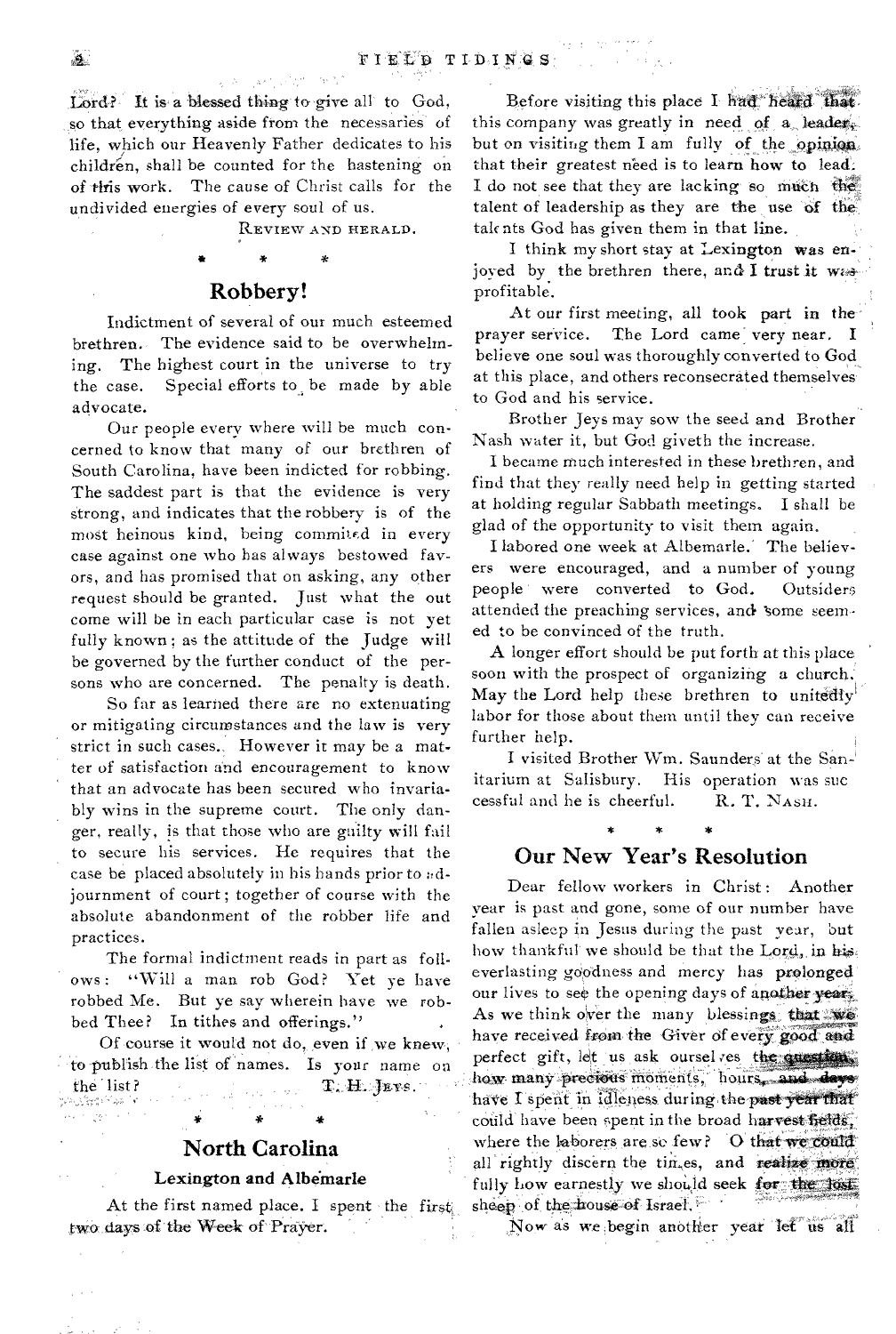make a strong resolution, that by the help of the Lord we will put forth every possible effort to redeem the time. We know that a resolution of this nature is well pleasing in the sight of the Lord, and He will draw divinely near and help us in every time of need.

The canvassing work is onward in this state, for which we are thankful. But we know that there are others who should be giving the glad tidings of a soon coming Saviour, through the printed page.

"Pray ye therefore that the Lord of the harvest will send forth laborers into his harvest." ALLEN WALKER, State Agent.

Drawer 28, Orlando, Fla.

### Items of Interest

Brother Dowsett is in Graysville auditing the Southern Training School books,

Elder Sanford has disposed of his property in Graysville, and gone to Nashville to visit his daughter, His farewell discourse last Sabbath was full of timely admonition.

The Southern Training School Board will hold its annual meeting January 3..

The boys have moved to their new home. The building is fitted up is a manner that does credit to the school. It is our desire to see it filled with earnest young men, fitting themselves for the cause of God.

We wish for all the readers of Field Tidings a Happy New Year, a year full of blessings and experiences that will fit us for perfect service and for a home in the kingdom of God.

#### \* \*

## The Missionary Volunteer Work

Did you know that one result of Missionary Volunteer work in a certain conference last year was the conversion of seventy-seven young people? Does it pay? Will you not give Sabbath, January  $\gamma$ , to a careful prayerful study of how your church and your home can best work for your young people? wour young people?<br>Has your church given any special study to

the young people's work, and to the best methods of working for your young people? Sabbath, January 7, has been set aside for this pur- 'pose. Will you not observe it faithfuly? The : Review" of December 22, contains the suggestive program and the generaLarticles.

Sabbath, January 7, 1911 has been ropointed by the General Conference Coman se as Missionary Volunteer day. Do not forge he date. Do not fail to observe the date!

# Behold Your God. Isa. 40:9

Behold him in creation ; His voice made form for us : In numberless, mysterious ways Ten thousand things take on The habitants of life And live and move and have their being, Obedient to his word.

Majestic trees whose foliage green Make the landscape pleasing to the eye ; While scented flowers of beauty rare Adorn the fruitful Earth Planned to make man happy And his life, one long continued song Of grateful praise to God.

Behold the beautiful birds Of many varied hues and strength and size,• Whose voices make melody so sweet-One loves to have it linger on the ear— Whose sympathetic nerves respond to nature's sounds

It is Nature's glad refrain for life from God;

Her paens of praise made vocal In sweetest warbled song.

All this for man—the image of his God The crowning work of his love and power : Made a little lower than the angels, yet still Designed, destined to become a son divine Through the exceeding merit of His own Creator's blood

Shed in his behalf to save from horrible death, To inherit life, and sunshine, *glory* all, And "sit on thrones" with God.

PAGE SHEPARD.

# Albemarle, North Carolina

During the Week of Prayer, our company was much benefited. and greatly encouraged by the visit of Elder Nash. He preached fourteen sermons; and as a result, ten were converted. The outside interest was good and we trust that some of those who have heard, will soon be numbered with us.

May it be soon when Brother Nash will return and finish the good work begun here.

W. H. GEORGE.